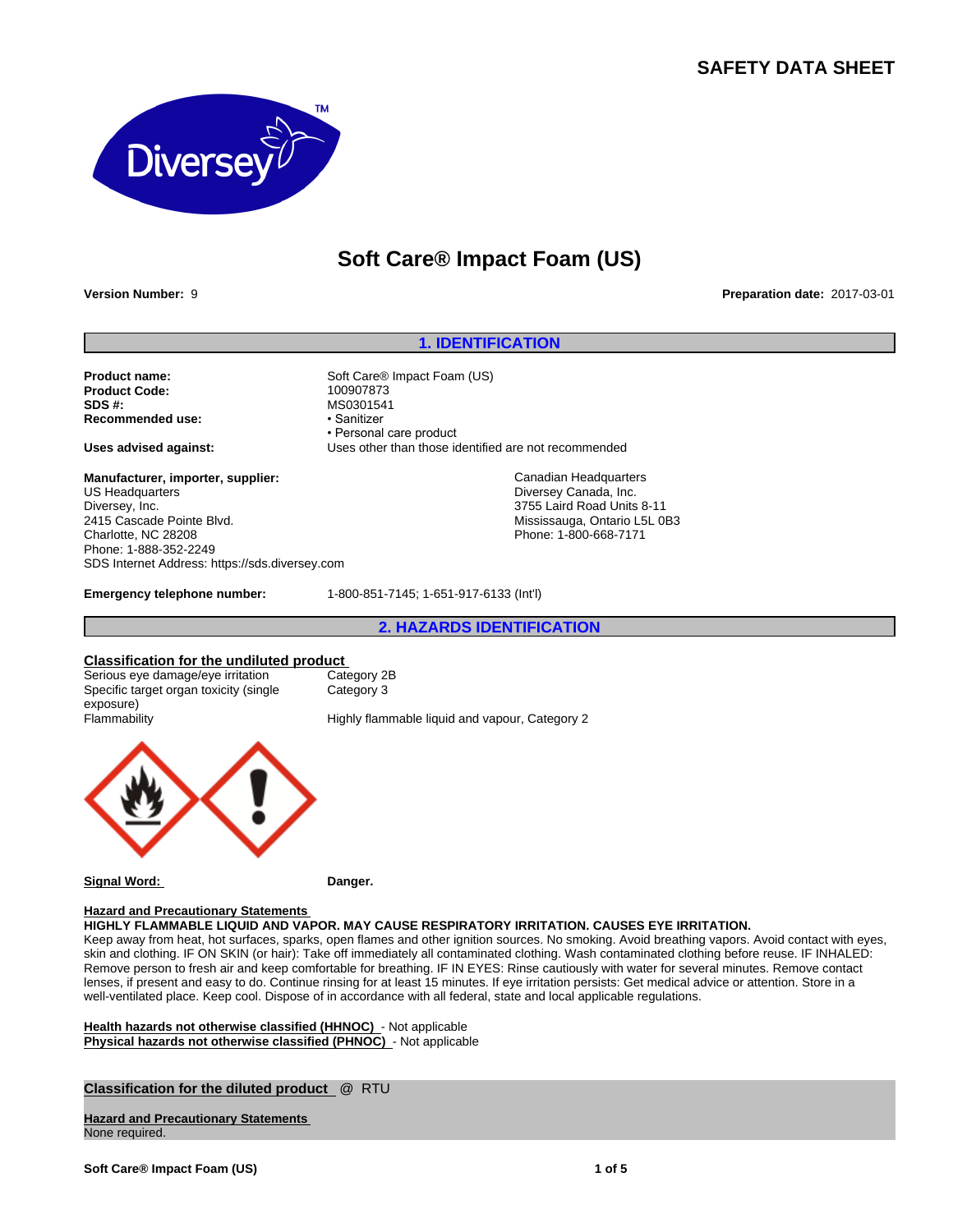#### **3. COMPOSITION/INFORMATION ON INGREDIENTS**

#### **Classified Ingredients**

| ------<br>.<br>ınc |               | 186<br>am<br>70          |
|--------------------|---------------|--------------------------|
| .+hı               | $\rightarrow$ | 0.00                     |
| alcohu.            | ີ້            | $\overline{\phantom{a}}$ |
|                    | O4-           | $\mathbf{O} \mathbf{U}$  |

\*Exact percentages are being withheld as trade secret information

#### **4. FIRST AID MEASURES**

### **Undiluted Product:**

**Eyes:** IF IN EYES: Rinse cautiously with water for several minutes. Remove contact lenses, if present and easy to do. Continue rinsing for at least 15 minutes. If eye irritation persists: Get medical advice/attention.

Skin: No skin irritation is expected under normal use. May be irritating to skin if prolonged or repeated contact occurs. If irritation develops,

discontinue use. If irritation occurs and persists, get medical attention.

**Inhalation:** IF INHALED: Remove person to fresh air and keep comfortable for breathing.

**Ingestion:** Rinse mouth with water.

**Most Important Symptoms/Effects:** No information available. **Immediate medical attention and special treatment needed** Not applicable.

#### **Diluted Product:**

This product is intended to be used neat. **Eyes:** See undiluted product information above. **Skin:** See undiluted product information above. **Inhalation:** See undiluted product information above. **Ingestion:** See undiluted product information above.

#### **5. FIRE-FIGHTING MEASURES**

**Specific methods:** No special methods required

**Suitable extinguishing media:** Use dry chemical, CO2, water spray or "alcohol" foam.<br>**Specific hazards:** Keep product and empty container away from heat and Keep product and empty container away from heat and sources of ignition.

**Special protective equipment for firefighters:** As in any fire, wear self-contained breathing apparatus pressure-demand, MSHA/NIOSH (approved or equivalent) and full protective gear.

**Extinguishing media which must not be used for safety reasons:** No information available.

#### **6. ACCIDENTAL RELEASE MEASURES**

**Personal precautions:** Put on appropriate personal protective equipment (see Section 8.). **Environmental precautions and clean-up methods:** Clean-up methods - large spillage. Remove all sources of ignition. Absorb spill with inert material (e.g. dry sand or earth), then place in a chemical waste container.

### **7. HANDLING AND STORAGE**

**Handling:** HIGHLY FLAMMABLE LIQUID AND VAPOR. Keep away from heat, hot surfaces, sparks, open flames and other ignition sources. No smoking. Avoid contact with eyes. Avoid prolonged or repeated contact with skin. FOR COMMERCIAL AND INDUSTRIAL USE ONLY. **Storage:** Store in a cool, dry, well ventilated area away from heat or open flame. **Aerosol Level (if applicable) :** Not applicable.

#### **8. EXPOSURE CONTROLS / PERSONAL PROTECTION**

#### **Exposure Guidelines:** .

| <br>Inaredient(s) | ៱៰៷<br>ບຕວ ກ | ACGIH           | <b>OSHA</b>            |
|-------------------|--------------|-----------------|------------------------|
| Ethyl alcohol     | 64-<br>כ- זו | 1000 ppm (STEL) | (TWA)<br>1000 ppm      |
|                   |              |                 | (TWA)<br>1900 mg/m $3$ |

#### **Undiluted Product:**

**Engineering measures to reduce exposure:**

Good general ventilation should be sufficient to control airborne levels.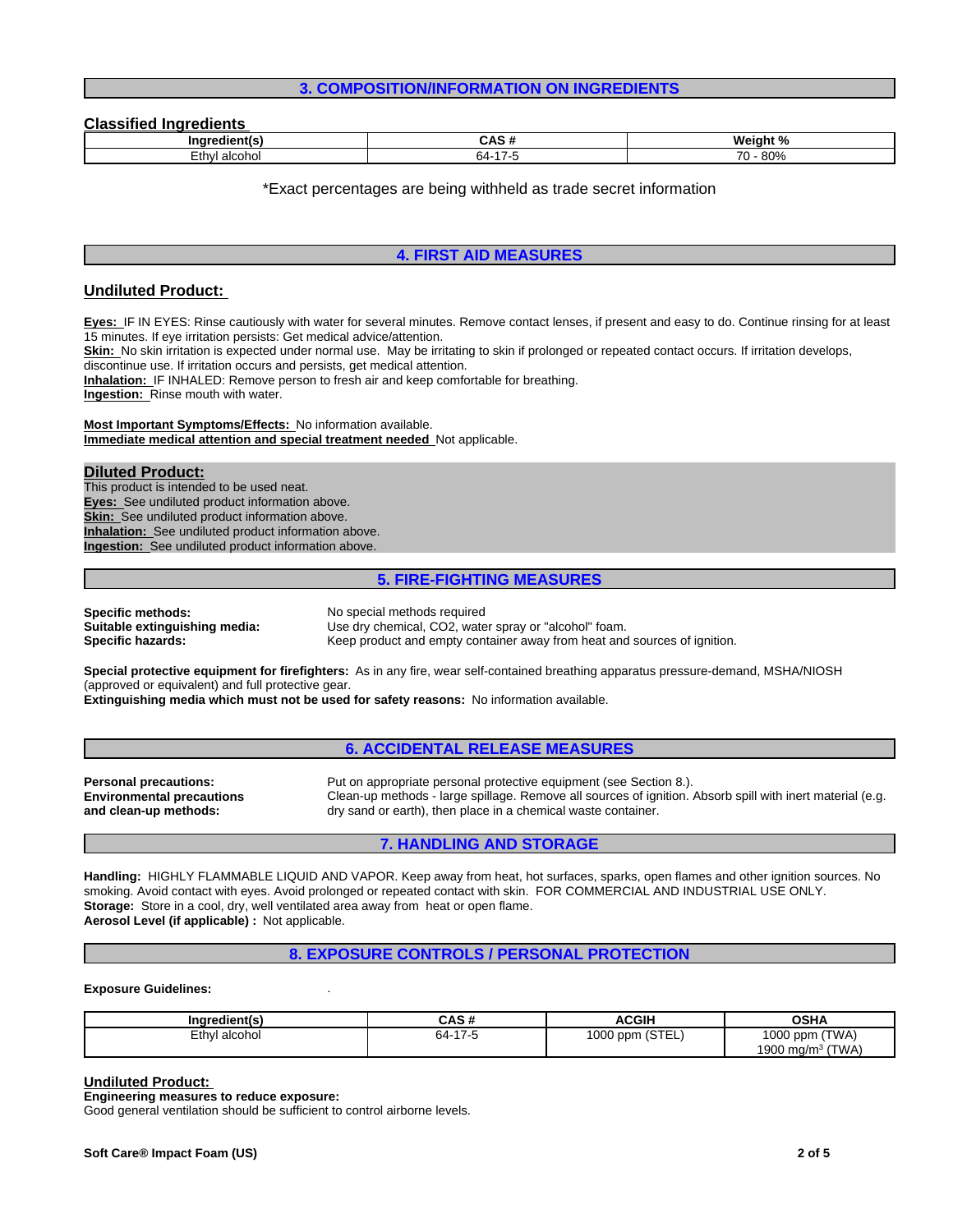**Personal Protective Equipment** 

**Eye protection:** No personal protective equipment required under normal use conditions. **Hand protection:** No personal protective equipment required under normal use conditions. **Skin and body protection:** No personal protective equipment required under normal use conditions.<br> **Respiratory protection:** No personal protective equipment required under normal use conditions. **Respiratory protection:** No personal protective equipment required under normal use conditions.<br> **Handle in accordance with good industrial hygiene and safety practice.** Handle in accordance with good industrial hygiene and safety practice.

**Diluted Product:** This product is intended to be used neat.

**Engineering measures to reduce exposure:** Good general ventilation should be sufficient to control airborne levels

**Eye protection:** No personal protective equipment required under normal use conditions. **Hand protection:** No personal protective equipment required under normal use conditions. **Skin and body protection:** No personal protective equipment required under normal use conditions. **Respiratory protection:** No personal protective equipment required under normal use conditions. **Hygiene measures:** Handle in accordance with good industrial hygiene and safety practice.

### **9. PHYSICAL AND CHEMICAL PROPERTIES**

**Explosion limits: - upper:** Not determined **- lower:** Not determined **@** RTU **Physical State:** Liquid **Color:** *Clear* Clear Clear Clear Clear Clear Clear Clear Clear Clear Clear Clear Clear Clear Clear Clear Clear Clear Clear Clear Clear Clear Clear Clear Clear Clear Clear Clear Clear Clear Clear **Evaporation Rate:** No information available **Odor threshold:** No information available. **Boiling point/range: Not determined Melting point/range:** Not determined **Melting point/range:** Not determined **Autoignition temperature:** No information available **Solubility:** Completely Soluble **Solubility in other solvents: No information available Density:** 7.26 lbs/gal 0.87 Kg/L **Vapor density:** No information available **Bulk density:** No information available **Bulk density:** No information available **Bulk density:** No information available **Vapor pressure:** No information available.<br> **Flash point (°F):** 69 °F 20 °C **C C Partition coefficient (n-octanol/water):** N **Viscosity:** No information available **Elemental Phosphorus:** 0.00 % by wt. **VOC:** 75.70 % \* **pH:** 7 **Flammability (Solid or Gas):** Not applicable **Corrosion to metals:** Not corrosive **Sustained combustion:** Not applicable

**Decomposition temperature:** Not determined Not applicable **Partition coefficient (n-octanol/water):** No information available

#### **VOC % by wt. at use dilution** 75.7

\* - Title 17, California Code of Regulations, Division 3, Chapter 1, Subchapter 8.5, Article 2, Consumer Products, Sections 94508

#### **10. STABILITY AND REACTIVITY**

**Reactivity:** Not Applicable<br> **Stability:** The product is **Hazardous decomposition products:**<br>Materials to avoid: **Materials to avoid: Call Conditions to avoid:** Conditions to avoid: Conditions to avoid: Conditions Conditions Conditions Conditions Conditions Conditions Conditions Conditions Conditions Conditions Conditions Condition

The product is stable<br>Carbon dioxide (CO2). Keep away from open flames, hot surfaces and sources of ignition.

### **11. TOXICOLOGICAL INFORMATION**

### **Information on likely routes of exposure:**

Eye contact, Skin contact

#### **Delayed, immediate, or chronic effects and symptoms from short and long-term exposure**

**Skin contact:** May be mildly irritating to skin. Symptoms may include redness and/or transient discomfort.

**Eye contact:** Causes eye irritation. Symptoms may include discomfort, redness, and watering.

**Ingestion:** May be irritating to mouth, throat and stomach. Symptoms may include stomach pain and nausea.

**Inhalation:** May be irritating to nose, throat, and respiratory tract. Symptoms may include coughing and difficulty breathing. **Sensitization:** No known effects.

**Target Organs (SE):** None known

**Target Organs (RE):** None known

**Carcinogen Listings:** Ethyl alcohol is only classified as an IARC 1 carcinogen and California Prop 65 chemical when it is meant for ingestion in alcoholic beverages. We do not produce alcoholic beverages; therefore it is not considered a carcinogen in our products.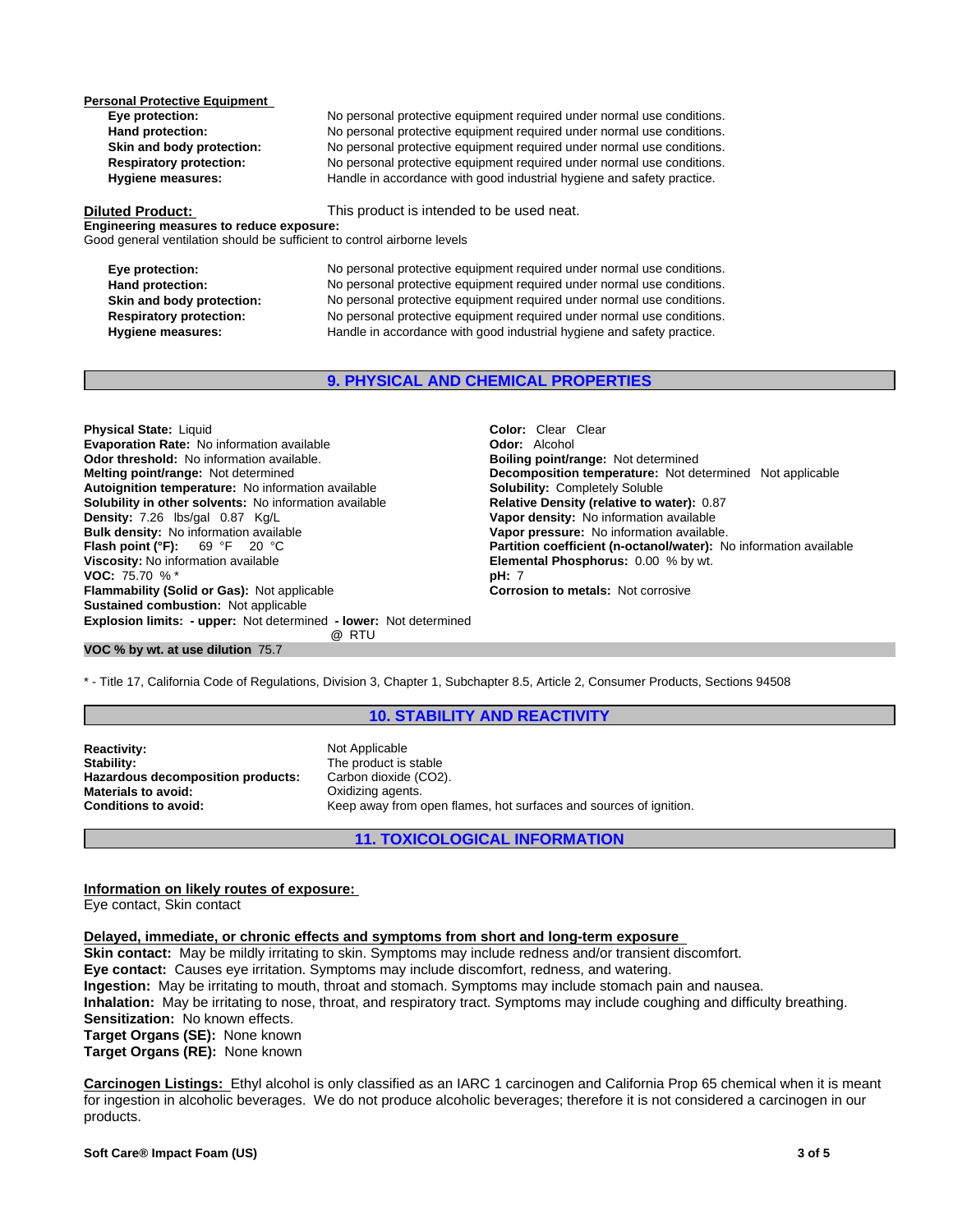| Ingredient(s) | CAS#                                   | <b>NTP</b> | <b>IARC</b> | <b>OSHA</b> | Prop 65<br>CA. | CA Prop 65<br><b>Reproductive</b> |
|---------------|----------------------------------------|------------|-------------|-------------|----------------|-----------------------------------|
| Ethyl alcohol | 17.5<br>$\sim$ $\sim$<br>64-<br>$\sim$ |            |             |             | Carcinogen     | Developmental                     |

**Numerical measures of toxicity**

**ATE - Oral (mg/kg):** >5000

**12. ECOLOGICAL INFORMATION**

**Ecotoxicity:** No information available.

**Persistence and Degradability:** No information available.

**Bioaccumulation:** No information available.

**13. DISPOSAL CONSIDERATIONS**

Waste from residues / unused products (undiluted product): This product, as sold, if discarded or disposed, is a hazardous waste according to Federal regulations (40 CFR 261.4 (b)(4)). Under RCRA, it is the responsibility of the user of the product to determine, at the time of disposal, whether the waste solution meets RCRA criteria for hazardous waste. Dispose in compliance with all Federal, state, provincial, and local laws and regulations.

**Waste from residues / unused products (diluted product):** Not applicable.

**RCRA Hazard Class (undiluted product):** D001 Ignitable Waste **RCRA Hazard Class (diluted product):** Not Regulated **Contaminated Packaging:** Do not re-use empty containers.

**14. TRANSPORT INFORMATION**

**DOT (Ground) Bill of Lading Description:** UN1170, ETHANOL SOLUTIONS, 3, II

**IMDG (Ocean) Bill of Lading Description:** UN1170, ETHANOL SOLUTIONS, 3, II

**15. REGULATORY INFORMATION**

**International Inventories at CAS# Level** 

All components of this product are listed on the following inventories: U.S.A. (TSCA), Canada (DSL).

#### **RIGHT TO KNOW (RTK)**

| Ingredient(s)                                                                            | CAS#          | <b>MARTK:</b> | <b>NJRTK:</b> | <b>PARTK:</b> | <b>RIRTK:</b> |
|------------------------------------------------------------------------------------------|---------------|---------------|---------------|---------------|---------------|
| Ethyl alcohol                                                                            | 64-17-5       |               |               |               |               |
| Water                                                                                    | 7732-18-5     |               |               |               |               |
| Polydimethylsiloxane,<br>dimethyl(polyoxy-ethylene,<br>3-hydroxypropyl) silyl-terminated | 102783-01-7   |               |               |               |               |
| Glvcerin                                                                                 | $56 - 81 - 5$ |               |               |               |               |
| Isopropyl myristate                                                                      | $110-27-0$    |               |               |               |               |

### **CERCLA/ SARA**

#### **Canadian Regulations**

| Incr               | <b>CAC</b><br> | <b>NPP</b><br>N |
|--------------------|----------------|-----------------|
| ∟thy'<br>' alcoho. | ∼.<br>b4-      |                 |

**Natural Products Number:** Not applicable